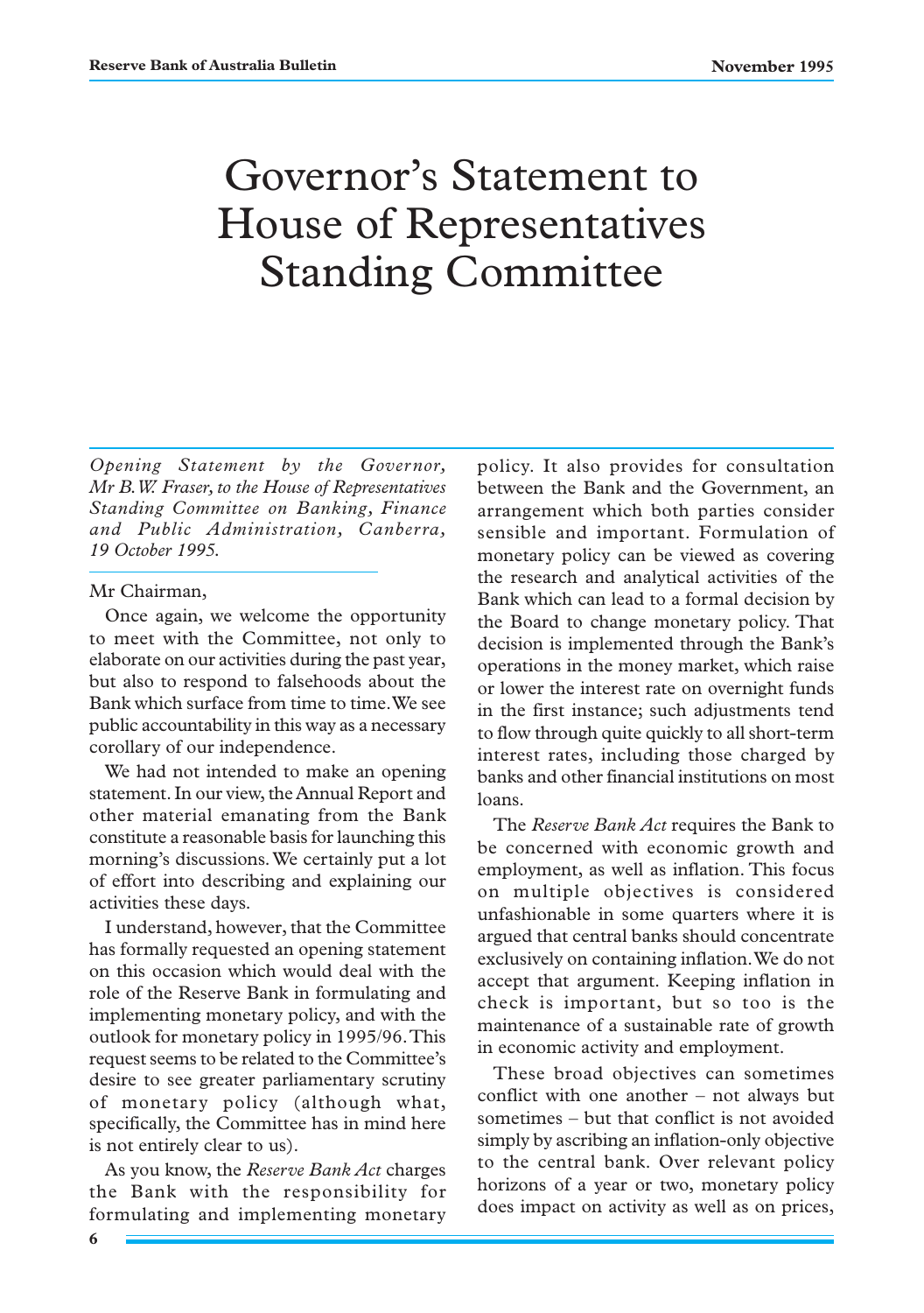and monetary authorities are often called upon to make implicit trade-offs between inflation and employment. If, for example, the rate of inflation were to rise above some targeted range, how quickly it might be brought back within the target range implicitly raises questions of a trade-off with employment and unemployment. And the public is, of course, concerned about shortterm fluctuations in employment. Put in different words, monetary policy can focus on achieving low inflation over the medium term, while also taking into account short-term activity and employment outcomes. For this and other reasons, we are perfectly comfortable with the Reserve Bank's present 'charter'.

Like other central banks, we have an inflation objective or 'target' to help guide monetary policy. This is to hold underlying inflation to 2-3 per cent on average over a run of years. As we have explained on many occasions, this does not mean that underlying inflation should be between 2 and 3 per cent every year; rather, it means that over the cycle the average rate of inflation should be '2 point something'. At times it will exceed 3 per cent, just as at times in recent years it was below 2 per cent. Over the year to June 1995, the increase was 2.5 per cent but, as we indicated in the Annual Report, we expect it to exceed 3 per cent over the quarters ahead; the Budget forecast was for a rise of  $3<sup>3</sup>/4$  per cent in the year to June 1996. We do not view such outcomes as inconsistent with our objective, although achieving that objective obviously requires inflation to return to 2-3 per cent within a reasonable period of time.

As well as serving as a guide to the Reserve Bank, the 2-3 per cent objective – which has been endorsed by the Government and the ACTU – performs a useful role in helping to focus public discussion and debate on monetary policy.

Given our interest in growth and employment, as well as inflation, in formulating monetary policy we analyse a host of data bearing on developments in those areas, and then come to judgments as to whether or not monetary policy should be

adjusted. In the Annual Report we commented that 'finding the appropriate balance between the activity and inflation objectives of monetary policy remains a challenging task', and that 'there are risks both ways'. Not much has happened to change those comments in the two months since the Annual Report was tabled.

Our latest assessment is contained in the Bank's October *Bulletin*, which was released yesterday. I will not, therefore, go into detail here but, in brief, the economy overall appears to be growing at between 3 and 4 per cent; the Budget forecast was for growth of 33/4 per cent in GDP in 1995/96. Most indicators of consumer spending remain strong while business investment is continuing to grow, although less rapidly than in the past couple of years. Employment growth also has moderated, partly as a lagged reaction to the slowing in activity from the unsustainable pace of 1994.

On the other hand, on-going adjustments in the housing sector, and in inventories, are likely to detract from growth in 1995/96. Parts of the world economy also appear to be experiencing some slowing in growth (e.g. Europe), while economic recovery in Japan is still to get underway.

It remains to be seen how these divergent forces balance out over the months ahead – in particular, whether, aided by the expected boost to rural incomes, growth bounces back towards (or through) the top end of the 3 to 4 per cent band, or whether it slides towards (or through) the bottom end.

Less uncertainty attaches to the outlook for inflation. As I noted earlier, underlying inflation is expected to exceed 3 per cent during this year, propelled in part by higher unit labour costs, consequent upon a pick-up in wages and executive salaries and a cyclical falling off in productivity growth. Looking ahead, slower economic and employment growth should help to moderate recent rates of growth in wages. A stronger exchange rate, and some squeezing of profit margins, would also help to cushion – for a time – the effect of higher labour costs on consumer prices, but could not do so indefinitely.